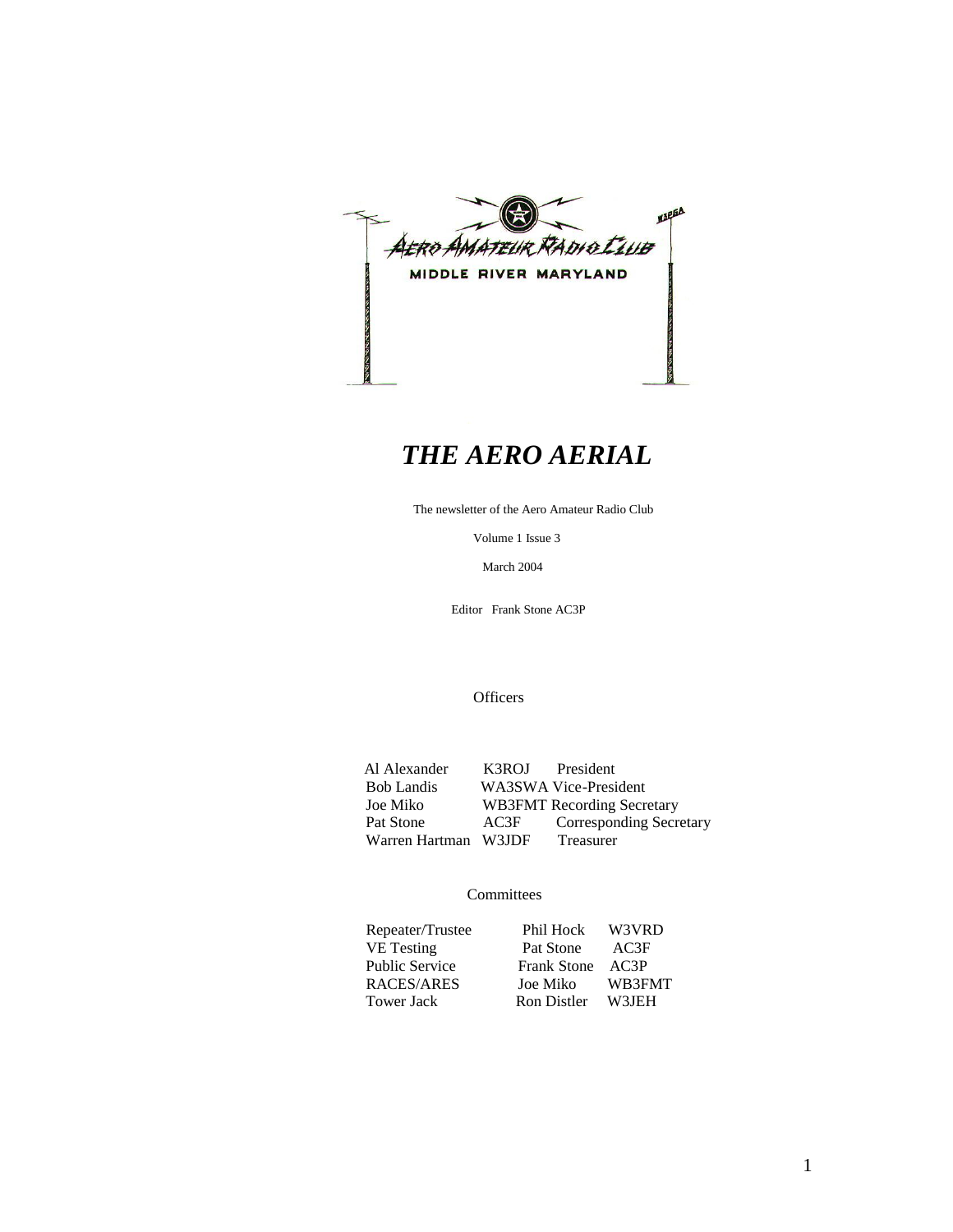### ABOUT THE AERO AMATUER RADIO CLUB

 Meetings: First and Third Wednesdays at 7:30 pm at Coffman's Diner (Middle River and Orem's Rd.)

Nets: See Local Area Net Schedule

 Repeaters: W3PGA (147.24 MHz - / 449.575 MHz -) W3JEH (223.24 MHz -)

### **LOCAL AREA NETS**

| Day        | Time              |         | <b>Frequency (MHz) NET NAME</b>   |
|------------|-------------------|---------|-----------------------------------|
| Daily      | $9 - 10$ am       | 147.03  | <b>ORIOLE</b> Net                 |
| Daily      | $6 - 6:30$ pm     | 3.920   | Maryland Emergency Phone Net      |
| Daily      | $6:30 - 7$ pm     | 146.670 | <b>Baltimore Traffic Net</b>      |
| Daily      | 7 pm and 10 pm    | 3.643   | Maryland/DC/Delaware Traffic Net  |
| $1st$ Tues | $7:30 \text{ pm}$ | 145.330 | <b>Baltimore ARES Net</b>         |
| $2nd$ Tues | $7:30 \text{ pm}$ | 146.670 | <b>Baltimore County RACES Net</b> |
| $2nd$ Wed. | 8 pm              | 28.445  | <b>AERO ARC Net</b>               |
| $4th$ Wed  | 8 pm              | 147.240 | <b>AERO ARC Net</b>               |
| $5th$ Wed. | 8 pm              | 449.575 | <b>AERO ARC Net</b>               |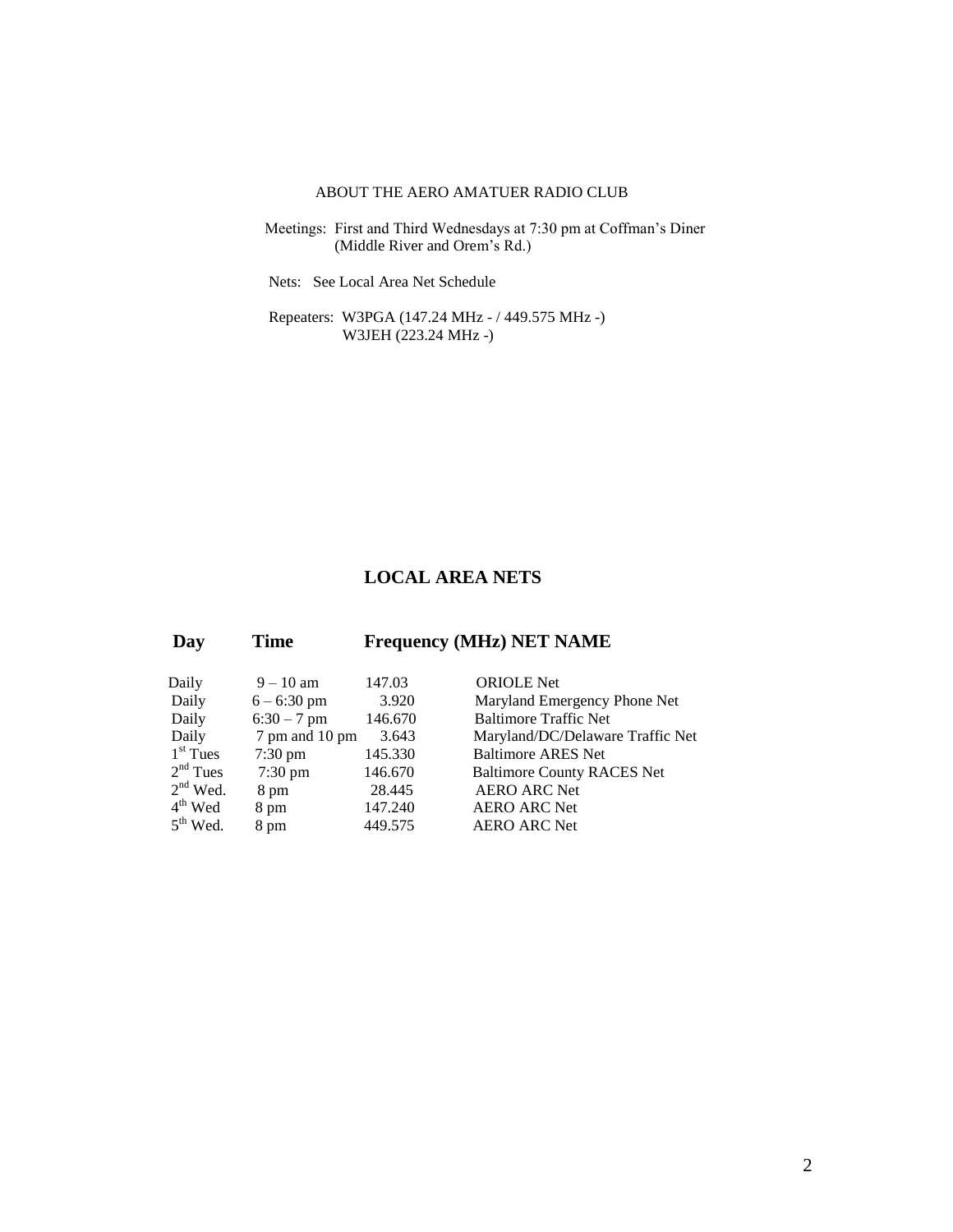# **ARRL's New Licensing Proposal**

The American Radio Relay League's Board of Directors approved a new licensing plan to be proposed to the FCC. The plan was formulated as an attempt to bring the U.S. Amateur Radio licensing more in line with the proposals made at the World Radio Conference in 2003 which resulted in the dropping of the international requirement of Morse Code testing for access to the HF bands. The proposal also attempts to alleviate some of the problems with the last amateur radio restructuring in 2000.

 In the new proposal, a new entry level Novice License would be re-instated with a 25 question written exams. The Technicians and Tech Plus licensees would be grandfathered to General. The Advanced licensees would be upgraded to Extra. The result would be three license classes, Novice General, and Extra with no orphaned classes.

 With the streamlining of the classes would be changes in the testing structure. As stated above, the Novice test would consist of a 25 question written exam. The General would have a 35 question written exam. Extra applicants would have to take the 5 wpm Morse Code test with a 35 question written exam.

 With this proposal all classes would have access to HF as well as VHF/UHF and microwave frequencies. Under the ARRL proposal the bands would be re-aligned as follows:

Proposed Phone/Image HF Subbands (Includes Novice Refarming Proposal)

#### 80 Meters

Extra: 3.725-4.000 MHz (gain of 25 kHz) General: 3.800-4.000 MHz (gain of 50 kHz) Novice: 3.900-4.000 MHz (new)

### 40 meters

Extra: 7.125-7.300 MHz (gain of 25 kHz) General: 7.175-7.300 MHz (gain of 50 kHz) Novice: 7.200-7.300 MHz (new)

#### 15 meters

Extra: 21.200-21.450 MHz (no change) General: 21.275-21.450 MHz (gain of 25 kHz) Novice: 21.350-21.450 MHz (new)

### 10 meters

Extra and General: 28.300-29.700 MHz (no change) Novice: 28.300-28.500 MHz (no change)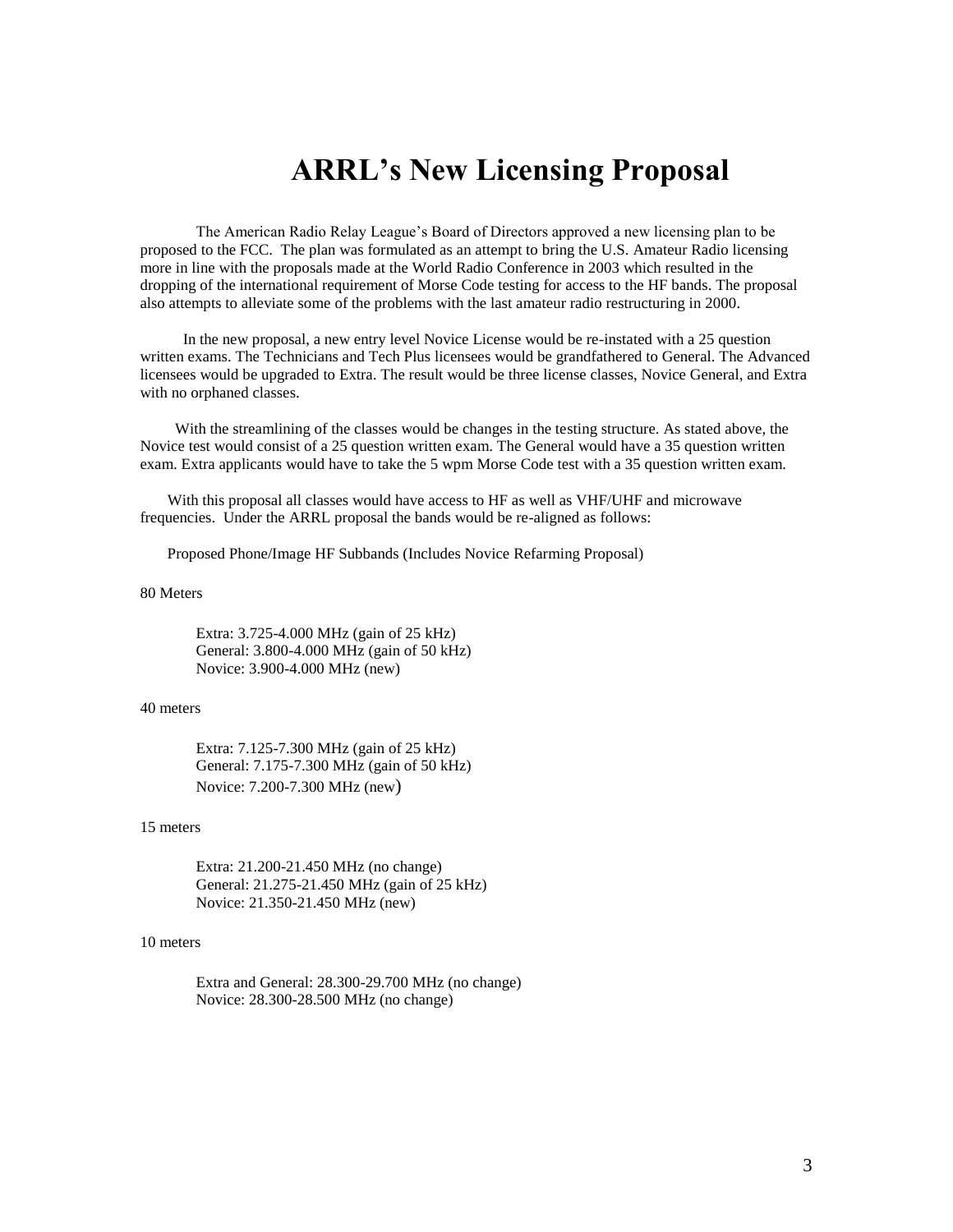Proposed CW/Data-Exclusive HF Subbands (Includes Novice Refarming Proposal)

#### 80 meters

Extra: 3.500-3.725 MHz General: 3.525-3.725 MHz Novice: 3.550-3.700 MHz

#### 40 meters

Extra: 7.000-7.125 MHz General: 7.025-7.125 MHz Novice: 7.050-7.125 MHz

### 15 meters

Extra: 21.000-21.200 MHz General: 21.025-21.200 MHz Novice: 21.050-21.200 MHz

Watch for an FCC Notice of Proposed Rule Making to come out in the coming months for your chance to comment.

Source: [www.arrl.org](http://www.arrl.org/)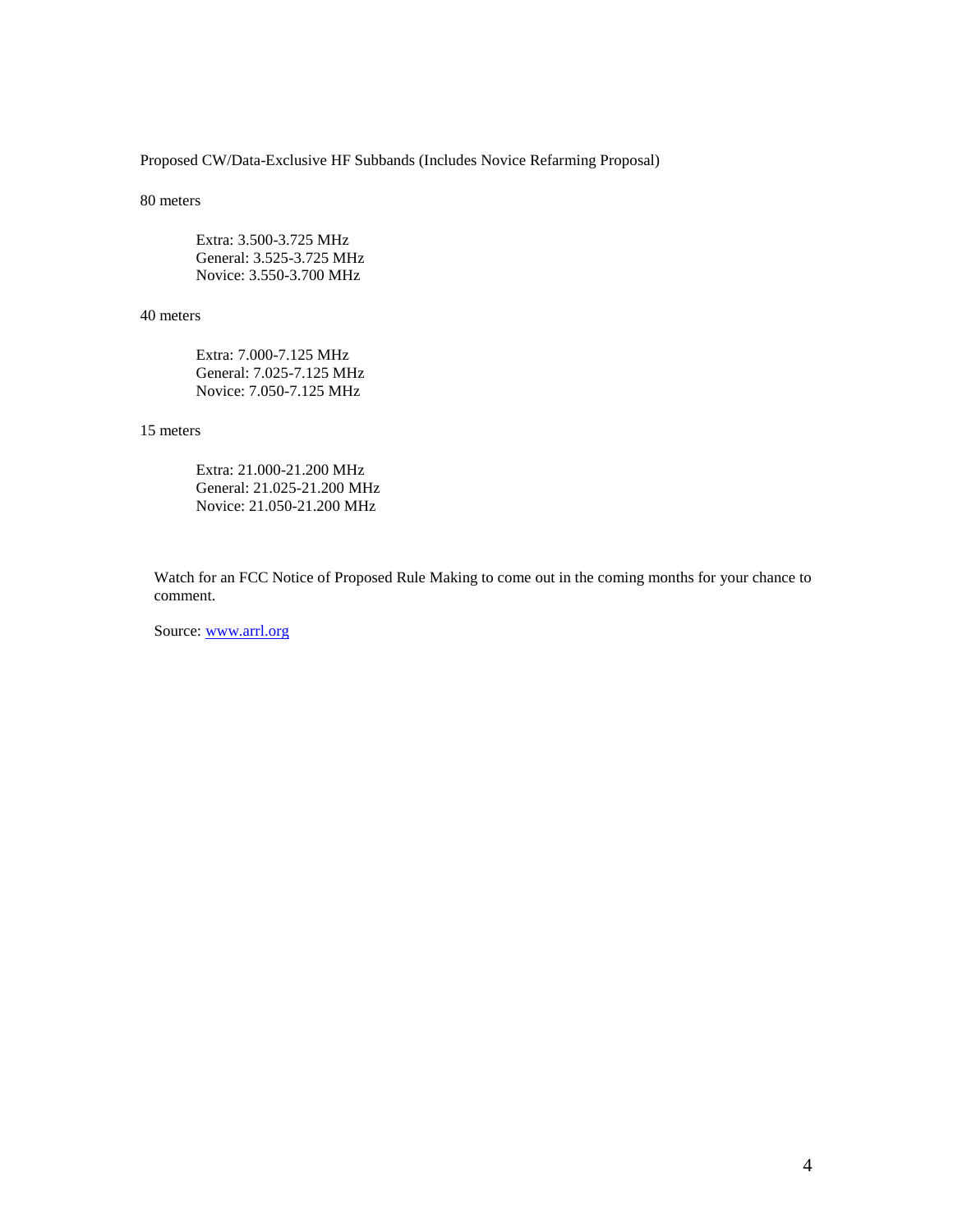# *Commonly Used Frequencies*

By Joe Miko WB3FMT

| <b>Freq MHz</b>     | <b>Station</b> | <b>Comments</b> | <b>Location</b>                  |                                    |
|---------------------|----------------|-----------------|----------------------------------|------------------------------------|
| 2 Meter Frequencies |                |                 |                                  |                                    |
| 144.39              |                | <b>APRS</b>     | Nationwide Network               |                                    |
| 145.05              | K3UAV          | Packet Node     | Colora, Md                       |                                    |
| 145.12-             | WA3DZZ         |                 | Baltimore, Md.                   |                                    |
| 145.27-             | KE3BSA         |                 | Towson, Md.                      |                                    |
| 145.33-             | K3HT           | <b>BTN Bkup</b> | Baltimore, Md.                   |                                    |
| 145.61              | WR3L           | DX Cluster      | Essex Md.                        |                                    |
| 146.67-             | W3FT           | BARC-BTN        | Baltimore, Md.                   | Baltimore Traffic Net 6:30pm Daily |
| 146.73-             | W3SOG          |                 | Frederick, Md. - Wilmington, De. |                                    |
| 146.76-             | WA3DZD         |                 | Jessup, Md. - Harrisburg, Pa.    |                                    |
| 146.85-             | WA3SFJ         | 107.2t          | Havre de Grace, Md.              |                                    |
| 146.88-             | K3GXF          |                 | Washington, D.C.                 |                                    |
| 146.94-             | K3ORG          |                 | Centerville, Md.                 |                                    |
| 147.00-             | K3WX           |                 | Ashton, Md.                      |                                    |
| 147.105+            | W3VPR          | CRN - RACES     | Davidsonville, Md.               |                                    |
| 147.12+             | N3CNJ          |                 | Whiteford, Md.                   |                                    |
| $147.24+$           | W3PGA          | <b>AERO ARC</b> | Essex, Md.                       | 2 Mtr Net 4 <sup>th</sup> Wed 8 pm |
| 146.49s             |                | Simplex         |                                  |                                    |
| 146.52s             |                | Simplex         |                                  |                                    |
| 146.55s             |                | Simplex         |                                  |                                    |
| 146.57s             |                | Simplex         |                                  |                                    |
| 147.51s             |                | Simplex         |                                  |                                    |
| $147.03+$           | WB3DZO         | <b>SKYWARN</b>  | Baltimore, Md. - BRATS           |                                    |
| 145.12-             | <b>SKYWARN</b> | Backup          |                                  |                                    |
| 145.800s            | <b>ISS</b>     | <b>Downlink</b> | <b>ISS/SPACE SHUTTLE</b>         |                                    |
| 144.79s             | W3SSA          | <b>SSA ARC</b>  | SSA HQRS WOODLAWN, MD            |                                    |
| $147.45+$           | <b>WA3NAN</b>  | <b>GSFC</b>     | SHUTTLE LAUNCH (AIR-GROUND)      |                                    |
| 145.03s             |                | Packet          |                                  |                                    |
| 145.05s             |                | Packet          |                                  |                                    |
| 145.65s             |                | Packet          |                                  |                                    |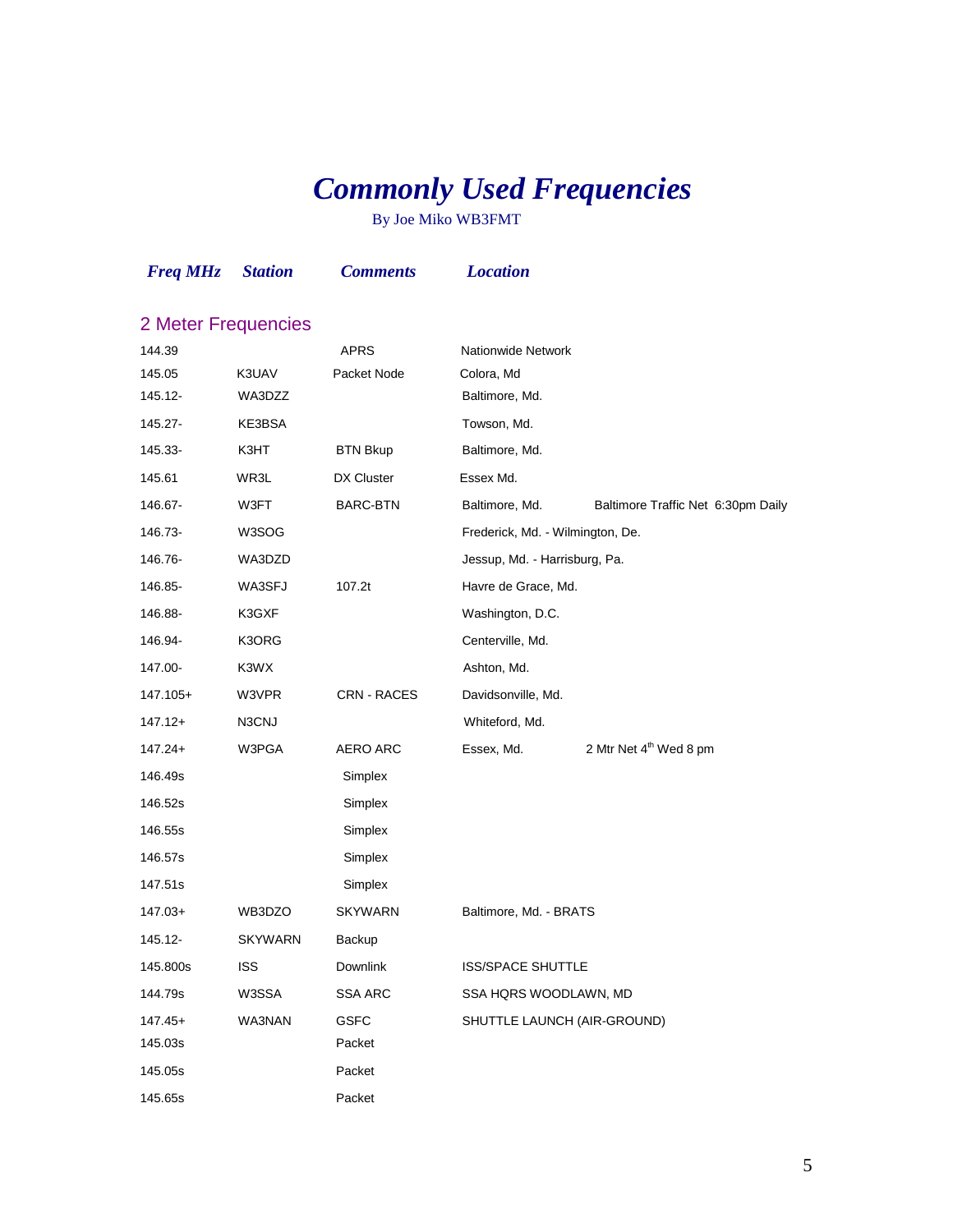| 145.75s |       | Packet      | BACO/RACES |
|---------|-------|-------------|------------|
| 146.07s | W3FT  | <b>BARC</b> | i/p freq   |
| 147.84s | W3PGA | AREO ARC    | i/p freq   |

# Maryland County RACES Frequencies

| 146.805-   | W3AAC              | 107.2t | ANAR Co RACES        |
|------------|--------------------|--------|----------------------|
| 145.410-   | K3PZN              | 114.8t | CARR Co RACES        |
| $147.165+$ | W3COU              | 107.2t | CECI Co RACES        |
| 147.060+   |                    | 123t   | <b>FRED Co RACES</b> |
| $146.775+$ |                    |        | <b>HARE Co RACES</b> |
| $147.135+$ | K <sub>3</sub> CUJ | 156.7t | <b>HOWA Co RACES</b> |
| 146.610-   |                    |        | <b>PRGE Co RACES</b> |
| $147.090+$ | W3CWC              |        | <b>WASH Co RACES</b> |

# 70 cm Frequencies

| 449.575- | W3PGA         |             | AERO ARC Essex, Md. 440 net 5 <sup>th</sup> Wed 8pm |
|----------|---------------|-------------|-----------------------------------------------------|
| 444.000- | WA3DZD        | 107.2t      | Jessup, Md.                                         |
| 449.625- | W3FT          | 107.2t      | Baltimore, Md.- BART                                |
| 449.475- | K3CUJ         | 156.7t      | Columbia ARC - WBFF tower                           |
| 446,000s |               | 440 Calling |                                                     |
| 449.275- | <b>KC0EKL</b> | 107.2t      | Red Cross CMC - Mt. Hope                            |
| 449.975- | <b>KC0EKL</b> | 107.2t      | Red Cross CMC - Mt. Hope                            |

# 10 Meter Frequencies

| 29.600s | 10 Calling |          |                                       |
|---------|------------|----------|---------------------------------------|
| 28.445s | W3PGA      | AERO ARC | 10 Meter Net 2 <sup>nd</sup> Wed 8pm. |

# 6 Meter Frequencies

| 50.420s    |       | RACES-1      | BACO - Towson, Md  |
|------------|-------|--------------|--------------------|
| 50.240s    |       | RACES-2      | BACO - Towson, Md. |
| 52.525s    |       | 6mtr Calling |                    |
| 53.090-    |       |              | Hanover, Pa.       |
| $53.190 -$ |       |              | Washington, D.C.   |
| 53.390-    | K3GOD | 100.0t       | Rossville, Md.     |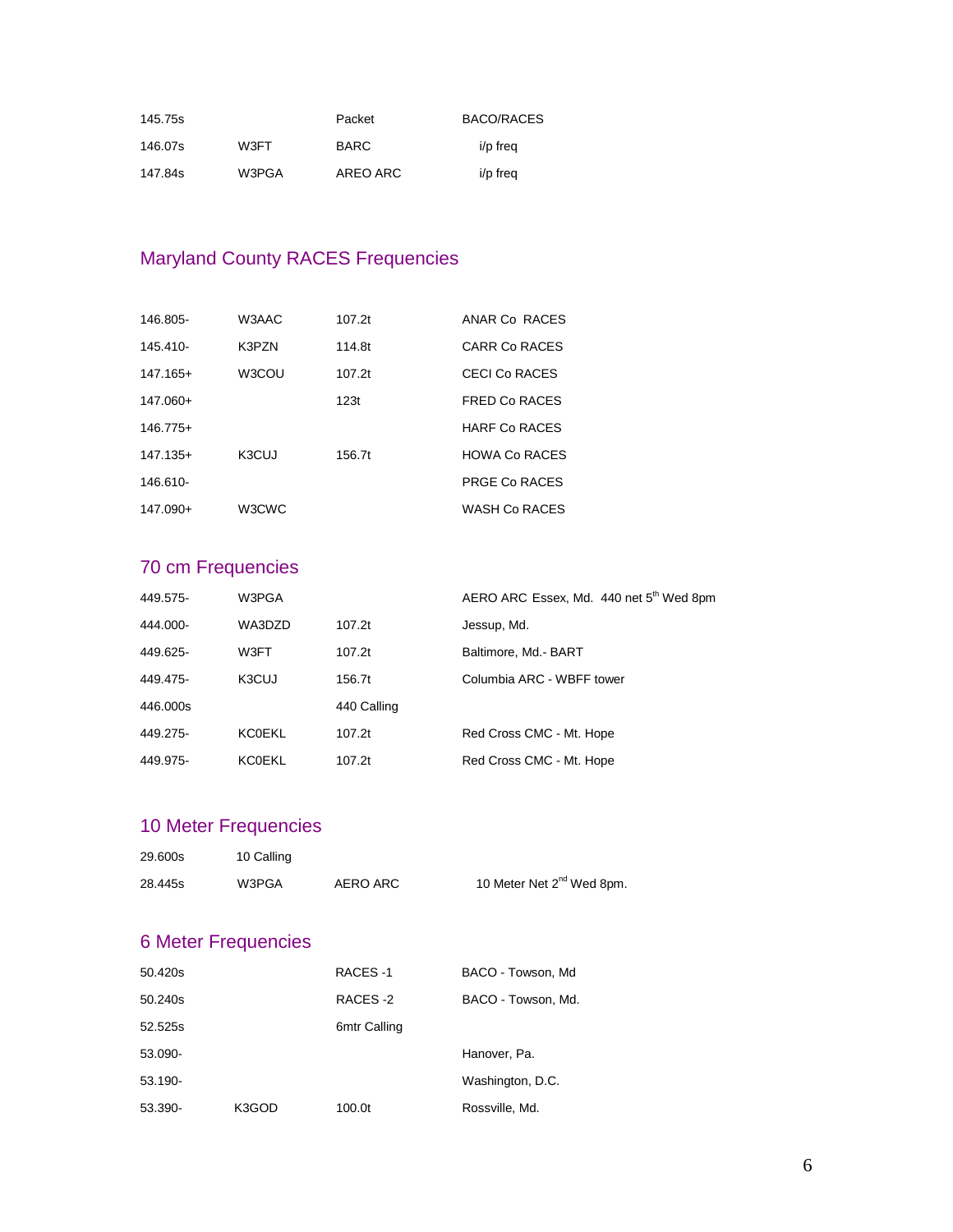# NOAA Weather Frequencies

| 162.400 | KEC83 | <b>WX RADIO</b> | Pikesville, Md.                       |
|---------|-------|-----------------|---------------------------------------|
| 162.425 | KXM43 | <b>WX RADIO</b> | Frostburg, Md.                        |
| 162.450 | KZZ28 | <b>WX RADIO</b> | Charlottesville, Va.                  |
| 162.475 | WXM42 | <b>WX RADIO</b> | Hagerstown, MD. - Salisbury, Md KEC92 |
| 162.500 | WXK97 | <b>WX RADIO</b> | Sudlersville, Md.                     |
| 162.525 | WXM59 | <b>WX RADIO</b> | State College, Pa.                    |
| 162.550 | KHB36 | <b>WX RADIO</b> | Manassas, Va.                         |

# Local TV Frequencies

| 450.3375 | WJZ  | WJZ-TV Channel 13 - Audio feed |
|----------|------|--------------------------------|
| 450.3875 | WJZ  | WJZ-TV - land mobile           |
| 450.0375 | WBAL | WBAL-TV land mobile            |
| 450.1375 | WBAL | WBAL-TV Cannel 11 - Audio feed |
| 450.3125 | WMAR | WMAR-TV Channel 2              |
| 450.5625 | WBFF | WBFF-TV Channel 45-Audio Feed  |

# Aircraft Frequencies

| 121.300 | MTN TWR (06:00 - 22:00)        |
|---------|--------------------------------|
| 124.925 | <b>MTN ATIS/WX</b>             |
| 121.800 | <b>MTN GND</b>                 |
| 119.400 | <b>BWI TWR</b>                 |
| 119.000 | BWI North Approach (020-100)   |
| 124.550 | BWI East Approach (101-130)    |
| 119.700 | BWI South Approach (131-180)   |
| 128.700 | BWI West Approach (181-019)    |
| 121.500 | <b>Aircraft Emergency Freg</b> |
|         |                                |

### Baltimore Fire Dept

46.46 Baltimore Co. Fire Dept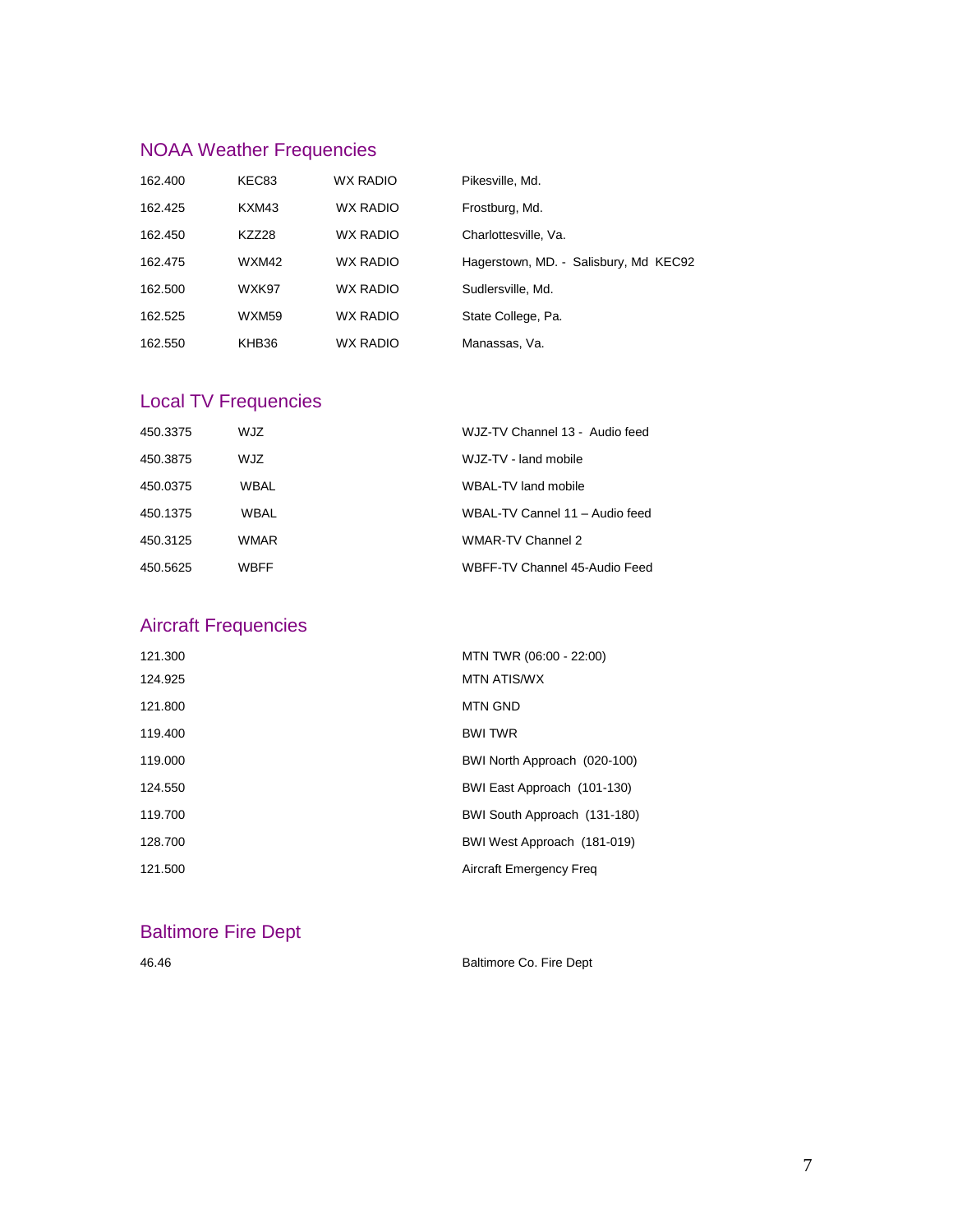### Station Activities

WB3FMT and AC3P covered Middle River Vol. Rescue (V52) during the March COMEX for Baltimore County RACES.

WB3FMT attended an ARES/RACES training class at Owings Mills.

AC3P conducted the Radio Merit Badge presentation for Troop 354 in Dandily.

WA3SWA took first place with 405 pts. in the AERO Jan. 2004 contest. Looks like Bob gets to organize next year's effort.

### **Aero Net Reports**

Ten Meter Net - Check-ins : WB3FMT (NCS) W3VRD AC3P KC3EF

### **Repeater in Action**

The AERO 2 meter repeater had several public service actions. It served as a back-up to the Baltimore Traffic Net with one piece of third party traffic being passed. Joe, WB3FMT, took a call from N3KYP to report a traffic accident at Northern Pky and Perring Pky to Baltimore City 911.

# **Coming Events**

- Feb. 21 -22 ARRL DX Contest (CW)<br>Feb. 25 AERO 2 meter Net
- AERO 2 meter Net
- March 3 Aero Meeting Coffman's
- March 6 -7 ARRL DX Contest (Phone)
- March 7 Amateur Radio Exams BARC Owings Mills
- March 10 Aero 10 meter net
- March 14 Amateur Radio Exams AERO White Marsh
- March 17 Aero Meeting Coffman's
- March 24 Aero 2 meter net
- March 27 -28 CQ WPX SSB Contest
	- Baltimore Hamboree (BARC) Timonium
- March 31 Aero 440 net 449.575 rptr